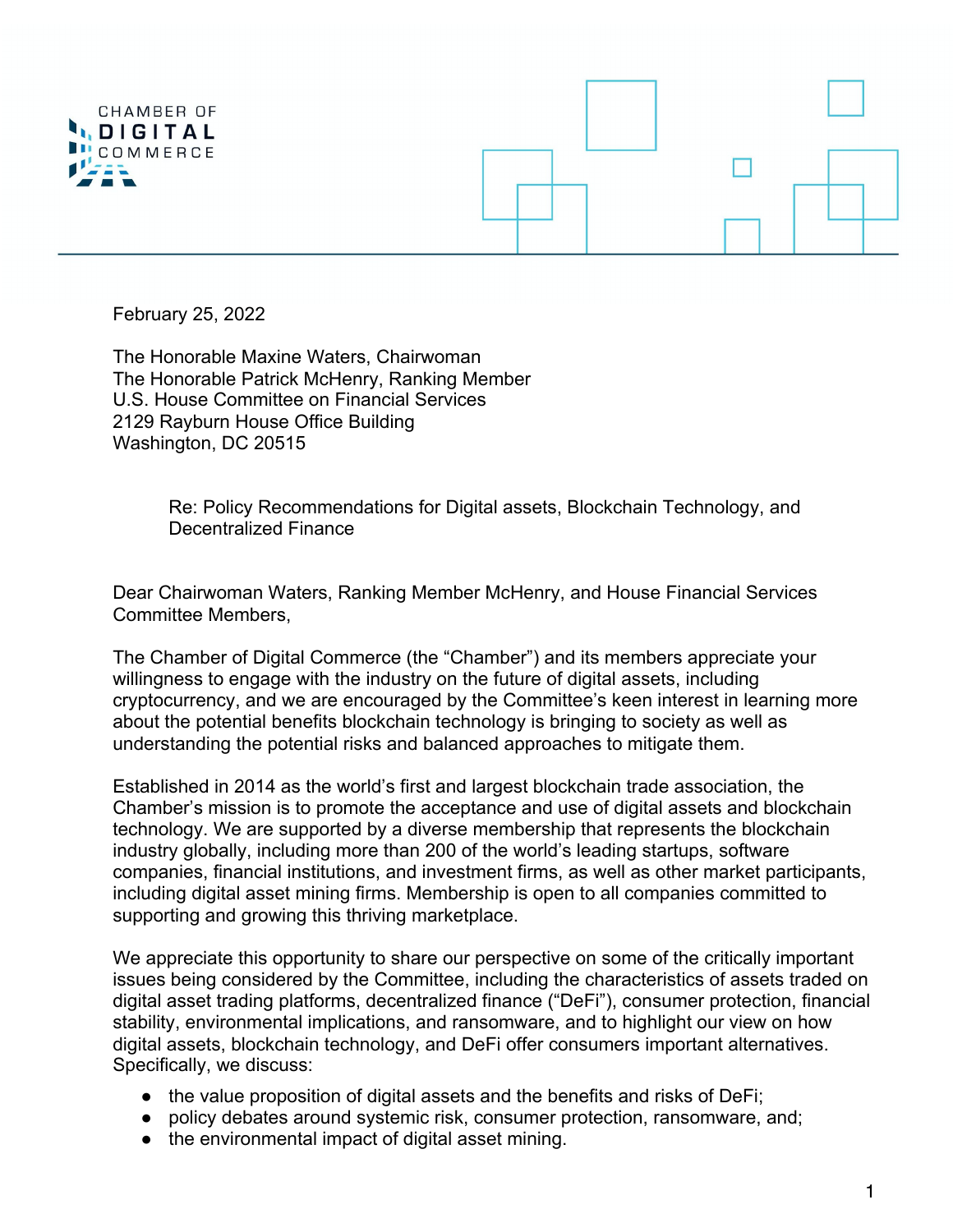Finally, we include several policy recommendations that we believe acknowledge the global benefits of digital assets while maintaining critical market and consumer protections.

#### **Executive Summary**

We would welcome the opportunity to establish an ongoing dialogue with you, and all Members of the Committee, to better understand your concerns, as well as share our resources with you to ensure that you have a rich and nuanced understanding of the crucial benefits to society that digital assets can enable.

Through our broad and extensive membership, we work closely with industry experts who are tackling these challenges today, and we regularly facilitate topic specific briefings at the Committee level to demonstrate the future opportunities we could realistically expect to achieve if innovation is not stifled.

- The lack of regulatory clarity around the regulatory treatment of tokens and the fluidity around each agencies' regulatory purview in the United States has the potential to limit the ability to adequately oversee the inherent risk with the digital asset markets, ensure market integrity and mitigate consumer risk.
- We believe that digital assets and stablecoins have the potential to help fight global poverty by making cross-border payments faster and more affordable.
- Decentralized Financial services (or, DeFi) have the potential to offer basic financial services at a lower cost, without bias, and with better accessibility for unbanked and underbanked individuals.
- Digital token offerings enable greater access to capital raising for early-stage technology projects, which also has the potential to provide support for women and minority founders who have historically been overlooked and underserved by traditional venture capitalists.
- Certain digital tokens, like Non-Fungible Tokens, are today expanding economic opportunity in entirely new ways, which will play a significant role in the evolution of the future of marketplaces, the Internet and the emerging metaverse.
- Blockchain technology has the potential to allow users to verify their digital identities online while maintaining control over sensitive personal data in healthcare, financial services and elsewhere.
- Cryptocurrencies do play a role within ransomware. However, the increase in ransomware is not being driven by cryptocurrencies, rather a lack of adequate cybersecurity and limited information sharing. Open-source blockchain technology and increased information sharing with the cryptocurrency ecosystem has the strong potential to reduce the effectiveness of cryptocurrencies as an illicit payment mechanism for bad actors.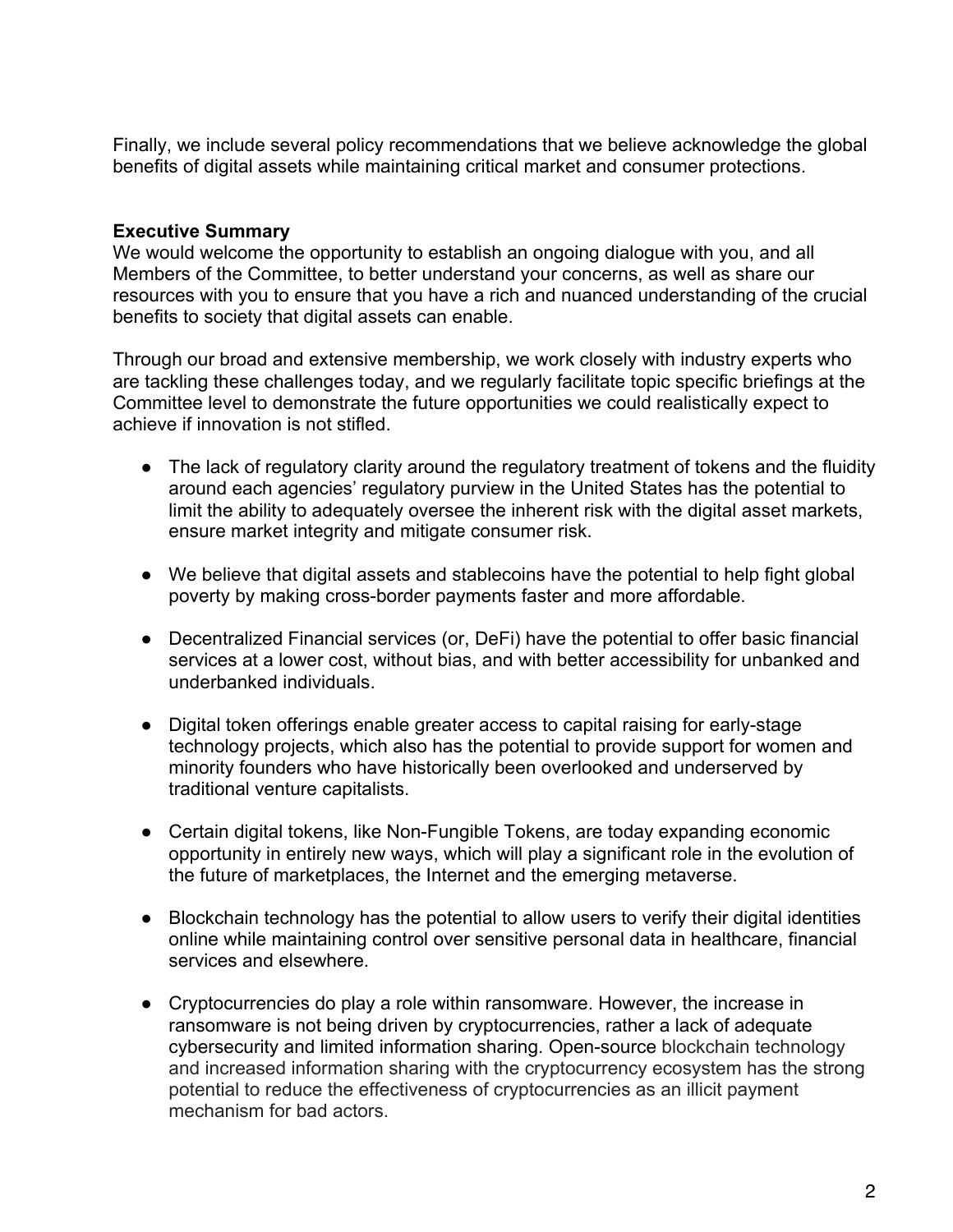Finally, we present several recommendations for how a balanced approach to policy making and regulation can help ensure that the benefits of this new technology come to fruition while maintaining existing protections for consumers.

## **Understanding the Characteristics of Digital Assets**

Our existing financial system relies on outdated legacy infrastructure that requires multiple intermediaries to facilitate financial transactions. Blockchain technology allows for the peerto-peer transmission of digital assets, which has the potential to enable a more inclusive financial system, with greater security and consumer protection.

## *Payments and U.S. Dollar backed stablecoins*

Digital assets and stablecoins have the potential to help fight global poverty by making cross-border payments faster and more affordable. Today, a typical remittance fee can be as high as 10.9% per transaction,<sup>1</sup> and the World Bank estimates that "[g]lobally sending remittances costs an average of  $6.38\%$  of the amount sent.<sup>2</sup> In addition, international money transfers can take anywhere from 1 to 5 business days depending on the banks involved, the destination country, bank hours of operation, and currency conversions needed.<sup>3</sup> In contrast, payments providers operating in South America and Africa using bitcoin and other open cryptocurrencies charge transaction commissions as low as 1%.4 Since analysts expect that the remittance market will grow by \$200 billion to over \$900 billion by 2026, lower fees will ensure that more funds go to workers and their families.<sup>5</sup>

Domestically, the lack of a real-time, 24 hours a day payment system in the United States forms the basis for why Americans pay approximately \$26 billion in overdraft and high-cost check cashing fees each year.6 Under the United States' existing legacy payment system, settlement can take anywhere from hours to days, leading individuals to use check cashers or payday lenders to receive real time access to funds. On the other hand, the instantaneous transfer of value enabled by blockchain technology has the potential to reduce and potentially eliminate overdraft risk. Unfortunately, efforts to use digital assets to improve payments systems in the United States are being impeded by a lack of clear regulatory guidance on how digital tokens should be classified – either as a payment instrument or as a security. A recent speech by SEC Chair Gensler suggests, in fact, that he

<sup>1</sup> "Bitcoin gains traction as vehicle for sending remittances home to Mexico," *Mexico News Daily*, May, 2021.

<sup>2</sup> "Remittance Prices Worldwide," The World Bank, March 2021.

<sup>3</sup> Cecilia Hendrix, "How long do international money transfers take?," *Western Union*, April 5, 2021.

<sup>4</sup> Andalusia Knoll Soloff, "The new wave of crypto users: migrant workers," *Rest of World*, April 26, 2021.

<sup>5</sup> Polly Jean Harrison, "Global Remittance Market is Expected to Grow by \$200 Billion by 2026," *The FinTech Times*, June 29, 2021.

<sup>&</sup>lt;sup>6</sup> Aaron Klein, "The fastest way to address income inequality? Implement a real-time payment system," *Brookings Institution*, January 2, 2019.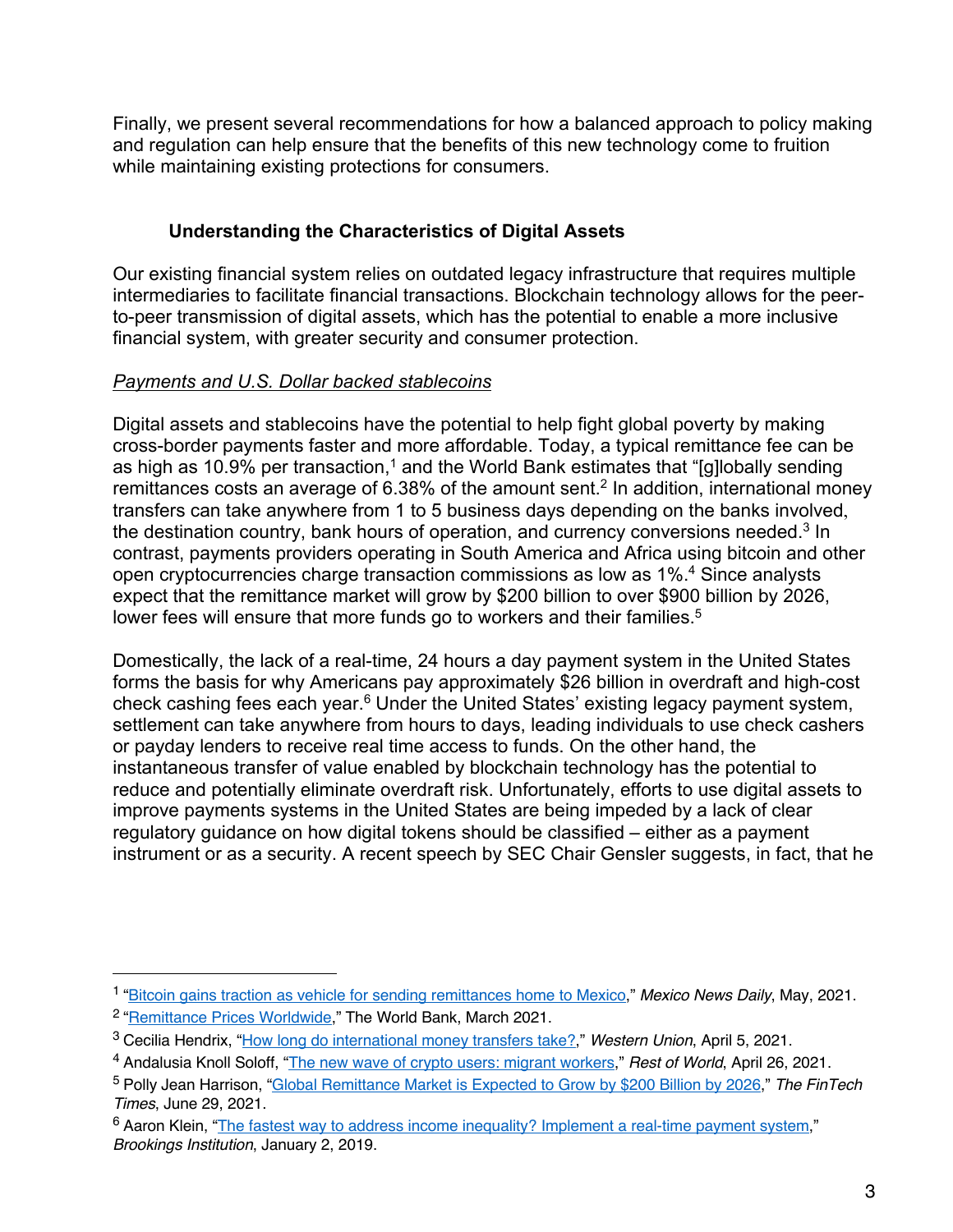views certain stablecoins to be securities.<sup>7</sup> In most cases, however, stablecoins would appear not to be securities, but rather to be payments instruments.<sup>8</sup>

We support a regulatory approach towards stablecoins that not only provides clarity, but also does not classify these payments-oriented stablecoins as securities, and thereby subject to a regulatory regime not currently used for regulating payments instruments. If an appropriate regulatory framework is provided for stablecoins, we believe that new market intermediaries will emerge to provide services to expedite when and how working families receive payroll funds, send remittances, and pay bills in a much less expensive way than currently offered by existing intermediaries. These types of developments have the potential to lower the costs currently experienced by lower income Americans and provide greater access to payments services to the 7.1 million U.S. households that are unbanked<sup>9</sup>.

## *Utility tokens & data ownership*

Digital assets provide solutions for many more use cases than just payments. While bitcoin is fundamentally a digital commodity that can be used as a payments instrument,  $10$  research on similar digital assets around the globe shows that the dominant feature of digital assets is access to platform services.<sup>11</sup> Many digital assets are utility tokens, which are purchased to be used for a consumptive purpose, offering holders the ability to access a network's services or participate in a community. These "utility tokens" can form the foundation of systems that track real assets or offer privacy-protecting technology services (e.g., credit rating and cloud storage). They are distinctly different from digital assets that meet the SEC definition of a security, which are purchased as an investment.<sup>12</sup>

Utility tokens have the potential to play an important role in granting consumers greater ownership of their own financial data. Taking note of Chairwoman Waters' support for the Biden Administration's Executive Order on Promoting Competition in the American Economy

<sup>7</sup> "Prepared Remarks of Gary Gensler, Chair of the Securities and Exchange Commission, Before the American Bar Association Derivatives and Futures Law Committee Virtual Mid-Year Program," Securities and Exchange Commission, July 21, 2021.

<sup>&</sup>lt;sup>8</sup> "DLT has allowed for the creation of new digital forms of money and payment systems that could serve novel purposes and extend some of the well-known economic and regulatory issues with past innovations into the digital realm. Existing stablecoins such as Tether, USD Coin and Maker's Dai aim to serve as a means of settlement for automated financial products. They offer also offer the possibility of so-called "smart" contracts, i.e. self-executing code, and possibilities for "programmable money.'" Douglas Arner, Raphael Auer and Jon Frost, "BIS Working Papers, Stablecoins: risks, potential and regulation," Bank for International Settlements, November 2020.

<sup>9</sup> "How America Banks: Household Use of Banking and Financial Services," FDIC, October 19, 2020.

<sup>10</sup> In the Matter of: Coinflip, Inc., d/b/a Derivabit, and Francisco Riordan, CFTC Docket No. 15-29. 2015 WL 5535736, September 17, 2015.

<sup>&</sup>lt;sup>11</sup> Robert Greene and David Lee Kou Chen, "Singapore's Open Digital Token Offering Embrace: Context & Consequences," *The Journal of the British Blockchain Association*, June 28, 2019.

<sup>12</sup> "Understanding Digital Tokens: Market Overviews and Guidelines for Policy Makers and Practitioners," Chamber of Digital Commerce, July 2018, 22.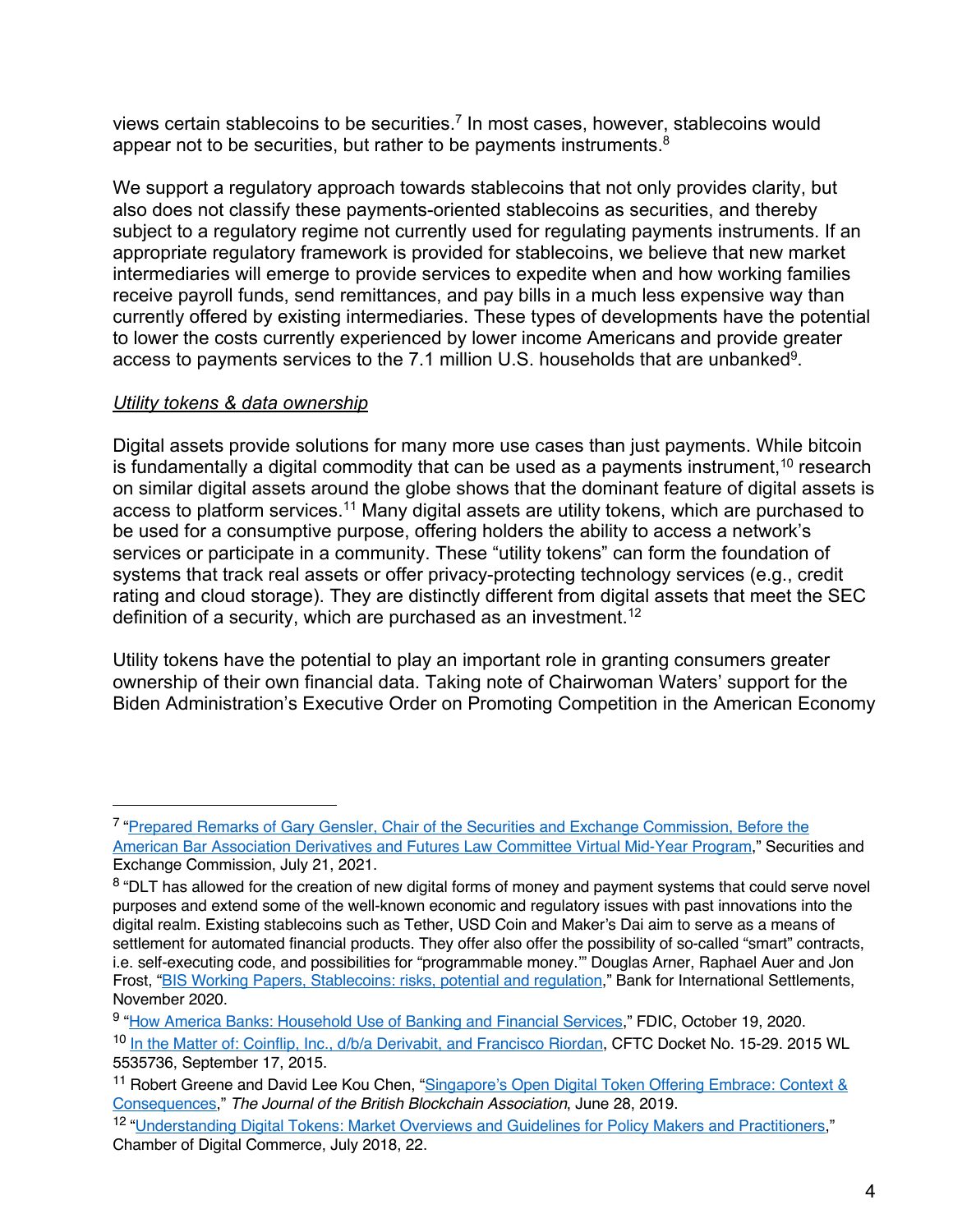("Competitiveness  $EO$ "),<sup>13</sup> we understand that she shares our concern that consumer financial data is often inadequately protected and secured and misused by intermediaries.

Services built upon utility tokens and blockchain technology can give consumers more control over their data and reduce financial fraud.<sup>14</sup> For example, Chamber members such as IBM, Burst IQ, and Ontology are leveraging blockchain technology to allow users to verify their digital identities online while maintaining control over sensitive personal data in healthcare, the auto industry, financial services and elsewhere.<sup>15</sup> These innovations provide competitive opportunities that align with the goals of the Executive Order.

#### *Low-cost, more equitable access to fundraising for technology projects*

Outside of the United States, open digital token offerings (i.e., where a portion of the tokens developed are available to the public) have lowered the costs of blockchain-based technology projects to raise funds. Notably, in the United Kingdom and Singapore, regulators have warned of the consumer protection risks associated with such token offerings, but at the same time have emphasized that the regulatory framework clearly permits the sale of digital assets as part of the launch of an open blockchain project.<sup>16</sup> In the United States, however, a regulatory crackdown on open digital token offerings has forced entrepreneurs to rely upon traditional fundraising channels – such as venture capital. Women and minorities face especially challenging circumstances in raising capital. Data shows that in the first half of 2021, only 2% and 1.2% of venture capital dollars went to firms founded by women and black entrepreneurs, respectively.17

Allowing for digital token offerings in the U.S. could help expand greater access to earlystage technology projects, and potentially levels the playing field for women and minority entrepreneurs. Data shows that minorities are adopting digital tokens at a higher rate than other demographics,18 suggesting that minorities would be better served by a capital structure that utilizes digital assets.

<sup>13</sup> Elizabeth Warren, "Warren Statement On President Biden's Effort to Promote Competition, Bolster Antitrust Enforcement," July 9, 2021.

<sup>14</sup> "How Blockchain Could Disrupt Banking," *CBInsights*, February 11, 2021.

<sup>&</sup>lt;sup>15</sup> IBM has developed a blockchain based platform that has been used by businesses, universities, and others to manage digital identities. "Blockchain for digital identity and credentials," IBM, last accessed November 3, 2021. Burst IQ has created a platform for personalized healthcare identities. Burst IQ, Company, accessed November 4, 2021. Ontology's decentralized identity application is being used in various leading consumer products including Mercedes-Benz vehicles. Ontology, "Over 1.5 Million Users Now Managing Their Digital Identity Using ONT ID, Ontology's Decentralized Identity Application," September 9, 2021.

<sup>&</sup>lt;sup>16</sup> Robert Greene and David Lee Kou Chen, "Singapore's Open Digital Token Offering Embrace: Context & Consequences," *The Journal of the British Blockchain Association*, June 28, 2019.

<sup>&</sup>lt;sup>17</sup> Diane Wong, "Reflecting On Our Progress: One Year Since The Launch Of Diversity Spotlight," *Crunchbase*, August 16, 2021.

<sup>18</sup> According to a recent Harris Poll survey, 13% of whites, 18% of African Americans, and 20% of Hispanics own cryptocurrencies. Akayla Gardner, "Black Americans Are Embracing Stocks and Bitcoin to Make Up for Stolen Time," Bloomberg, April 13, 2021.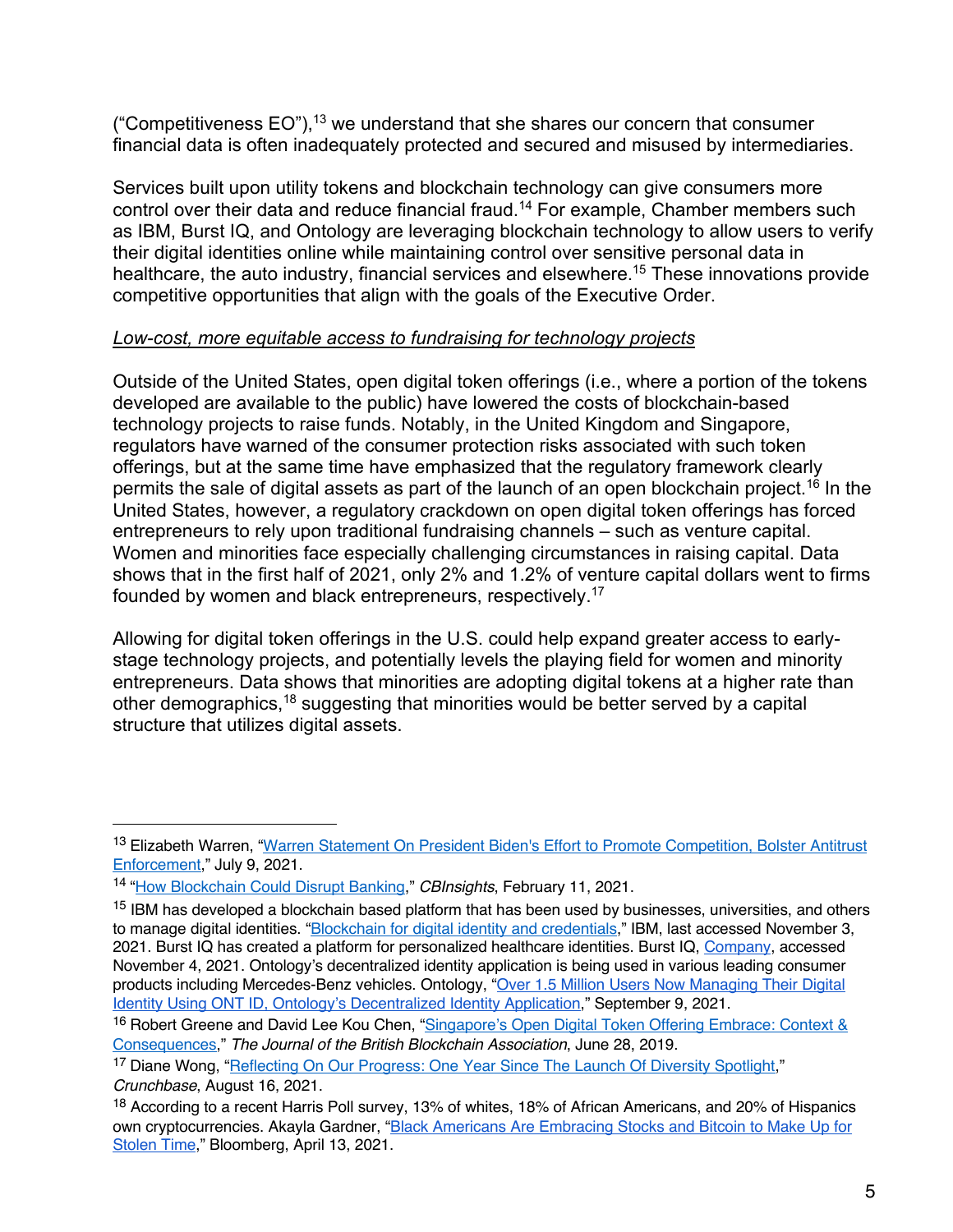#### *Non-fungible tokens*

Another increasingly popular category of digital assets are non-fungible tokens (NFTs), which can be thought of as digital collectible. NFTs provide an excellent example of how digital assets can expand economic opportunity. Historically disadvantaged communities are increasingly selling non-fungible tokens on open blockchains, which has expanded economic opportunity. Just 1% of art auction spending over the last ten years related to works by African Americans, half of which is attributable to a single individual<sup>19</sup>.

However, between January 2020 and March 2021 alone, 58 black artists sold a combined 513 pieces of NFT artwork for a combined value of over \$700,000.<sup>20</sup> In addition, several organizations have formed to promote the work of black artists in the digital space.<sup>21</sup> Similar efforts are being made to expand inclusivity in art through NFTs for women,<sup>22</sup> transgender youth,23 and other traditionally marginalized groups. Here again, regulatory clarity is critical – a lack of guidance from the SEC as to whether, and why, NFTs could be considered securities has the potential to stifle innovation and prevent NFTs from continuing to enable economic equity.

As described above, the current use cases of digital assets are already helping create a more inclusive and dynamic economy. Over time, this technology has the potential to transform the infrastructure underpinning much of our online economy. However, further growth in this area faces significant legal and regulatory headwinds. At a basic level, there is uncertainty about how digital assets fit within the traditional definitions of "security," "commodity," and "currency." Apart from definitional issues, there is a lack of regulatory guidance about how financial intermediaries can interact with these assets while meeting obligations around custody, anti-money laundering ("AML") and know your customer ("KYC"), tax, accounting and other existing regulatory requirements. With this disintermediating technology, regulatory uncertainty can also fall heavily on the end user. In particular, the lack of clarity around the tax treatment of digital assets creates a strong disincentive to participate in this new ecosystem.

## **The Benefits and Risks of Decentralized Finance**

Some of the most promising social benefits of digital assets have yet to be introduced. For example, DeFi could ultimately result in significant improvements in social equity and financial inclusion. 'DeFi' is a broad term that refers to decentralized finance alternatives to traditional services that are generally built on open source blockchains.

<sup>19</sup>Charlotte Burns and Julia Halperin, For African American Artists, the Market Remains Woefully Unbalanced, *Sotheby's.com*, February 2019

<sup>&</sup>lt;sup>20</sup> Cuy Sheffield, "Why I'm Collecting Black Crypto Art," Medium, Dec. 21, 2020 (citing One/Off data).

<sup>&</sup>lt;sup>21</sup> One/Off, About, accessed November 3, 2021. Black NFT Art, About, accessed November 3, 2021.

<sup>22</sup> Marris Adikwu, "How Women Are Carving Out a Space in the NFT Market," *Vogue*, March 2021.

<sup>23</sup> Dan Avery, "Transgender teen's crypto art series fetches \$2.16 million at Christie's," *NBC News*, July 2021.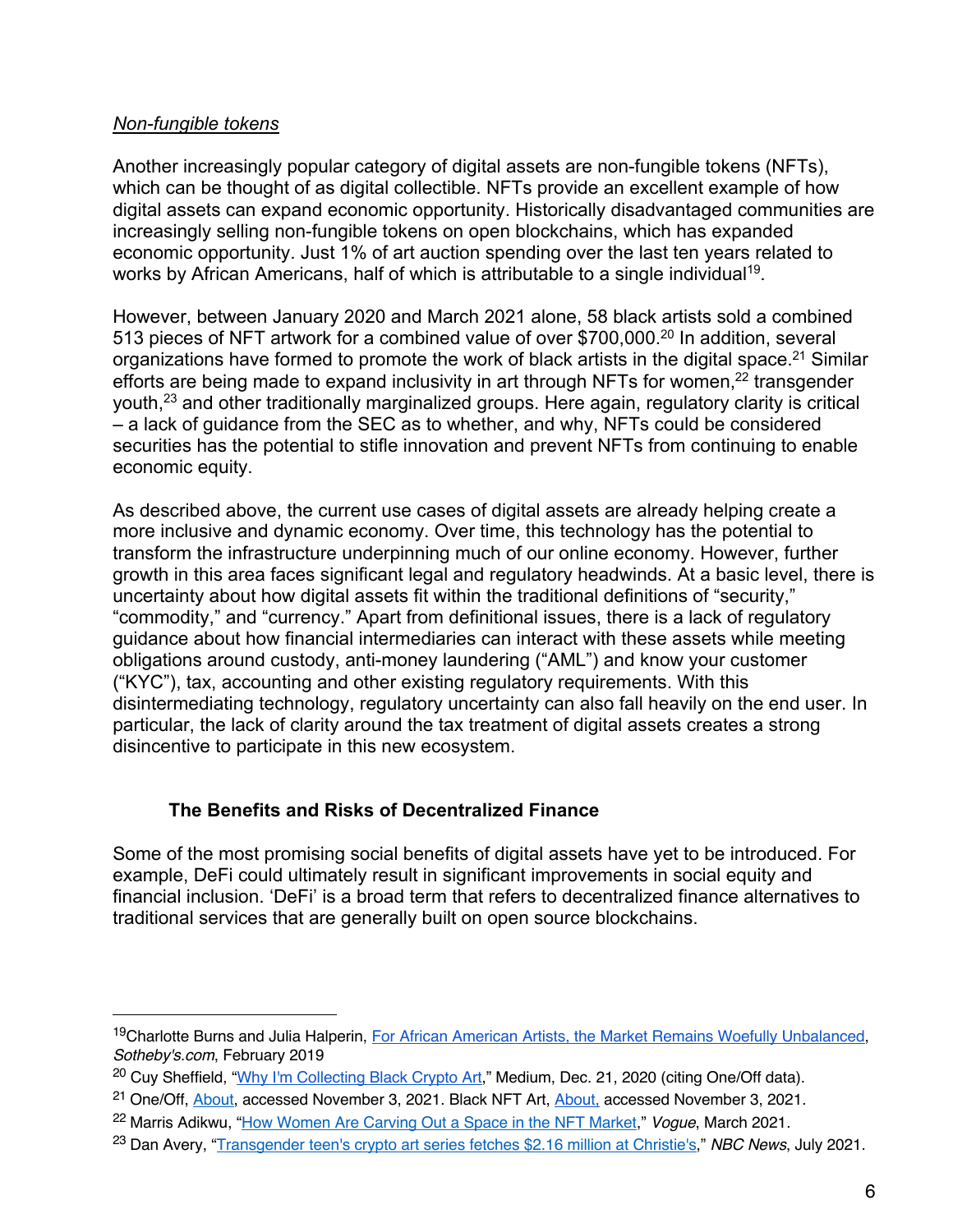## *Putting DeFi in context*

While instances of questionable activity, including fraud, in DeFi have increased in dollar terms, as a percentage of overall DeFi activity, this activity is relatively miniscule. In 2021, funds sent from illicit wallets to DeFi protocols represented less than 1% of the total \$150 billion market cap of DeFi.<sup>24</sup> The growth in legitimate DeFi activity illustrates a focused commitment by the industry to ensure consumer protection and adherence to a selfestablished regulatory framework. It also highlights the readiness of consumers to embrace DeFi solutions that provide greater ownership of their own money and control over their financial future, while dramatically lowering the cost of financial services.

As you also know, fraud is not unique to DeFi or to digital assets. The SEC and the CFTC consistently bring a stream of enforcement cases against Ponzi and precious metals schemes, for example. Wherever fraud exists, regulators must take all necessary steps necessary to combat it. Notably, as the DeFi industry develops, more sophisticated surveillance and market intelligence tools will provide the ability to better monitor and combat fraudulent activity in DeFi markets.

## *Lowering the cost and increasing the availability of basic financial services*

In the United States, approximately 46 million people, representing 18% of the adult population, are either unbanked or underbanked.25 The underbanked tend to be less educated, less wealthy, and more diverse than the fully banked.26 Unbanked and underbanked Americans must often settle for low-interest or non-interest bearing savings rates coupled with high fees.<sup>27</sup> In 2020 alone, banks amassed over \$30 billion in overdraft fees.28 In addition, banks, both traditional and digital, earn significant revenue from charging fees when a customer uses an out of network ATM.29

As you are likely aware, bank fees are disproportionately borne by minorities.<sup>30</sup> This fee disparity may help explain a recent Harris poll where a large proportion of minorities and LGBTQ people in the United States indicated that they feel that the banking system has

<sup>&</sup>lt;sup>24</sup> Money laundering conducted using DeFi in 2021 totaled \$900 million, according to Chainalysis. "2022 Crypto Crime Report," Chainalysis, 2022, p. 12. In 2021, the total DeFi market cap was estimated to be \$150 billion. CoinGecko, "Yearly Report 2021," January 21, 2022, p. 31.

<sup>25</sup> "Economic Well-Being of US Households in 2020," Board of Governors Federal Reserve System, May 2021, 45.

<sup>26</sup> *Ibid.*

<sup>27</sup> "The FinHealth Spend Report 2021," *Financial Health Network*, 2021.

<sup>28</sup> Annie Nova, "Banks will collect more than \$30 billion in overdraft fees this year. Here's how to avoid them*," CNBC* (Dec. 1, 2020).

<sup>&</sup>lt;sup>29</sup> Andrew Pentis, "Bank ATM Fees: How Much Do Banks Charge and How Can I Avoid Them?,"

*ValuePenguin*, August 2021. *See also,* Kia Kokalitcheva, "Scoop: Chime's fee income," *Axios*, January 2021. <sup>30</sup> A recent study showed that in the United States, white people paid an average of \$5.29 per month in bank fees, while black people paid \$12.30 per month and Hispanic people paid \$15.85 per month. Mary Wisniewski, "Survey: While checking fees vary wildly by race and age, Americans stay loyal to their banks," *Bankrate*, January 15, 2020.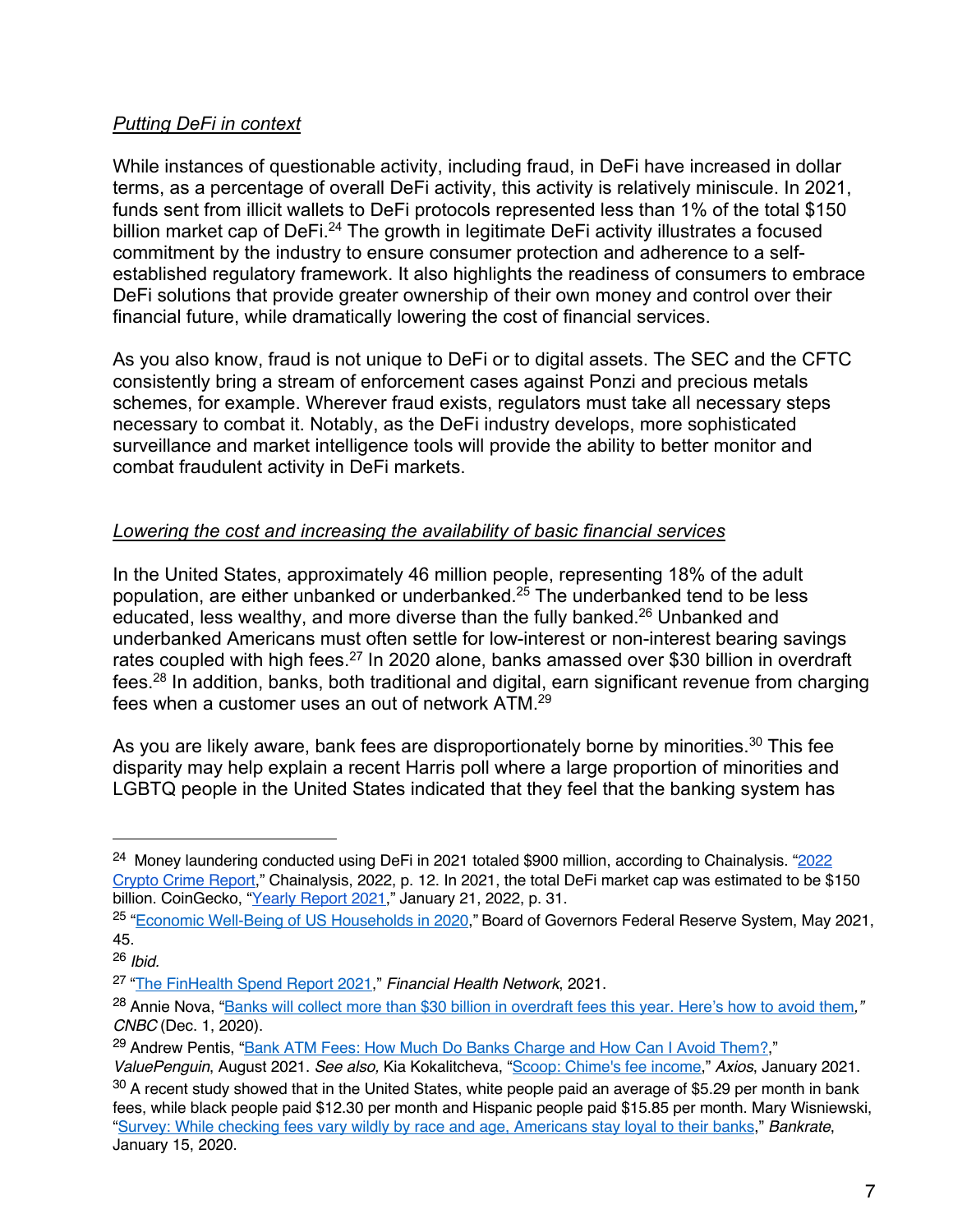treated them unfairly.<sup>31</sup> Minorities and LGBTQ people are adopting cryptocurrencies at a higher rate than other demographics.<sup>32</sup>

DeFi has the potential to offer basic financial services at a lower cost, without bias, and with better accessibility for unbanked and underbanked individuals relative to existing intermediaries. Policymakers have acknowledged the potential for digital assets to serve the unbanked. <sup>33</sup> DeFi offers particular benefits, such as the ability to self-custody digital assets and to effect lower cost payments and remittances.

## **Protecting Consumers**

The unique benefits offered by DeFi and digital assets relative to existing products and services explained above hinge upon the application of an appropriate regulatory framework. The Chamber strongly believes that rooting out bad actors and prosecuting fraud and manipulation in the digital asset and DeFi markets is important to ensuring sound, trustworthy markets. It is important to understand, however, that the vast majority of digital asset transactions, products, and platforms involving U.S. persons operate within the framework of existing regulations, despite a degree of uncertainty around some of those regulations.

The SEC already has authority to regulate digital assets that meet the definition of a security, as well as the exchanges and brokers that facilitate the trading of such securities. The SEC has used this authority to bring a growing number of high-profile enforcement cases against issuers of digital assets for failure to register their offerings as securities transactions.34 It has also brought cases against market participants for failure to register as a broker,  $35$  failure to register offerings of swaps to non-eligible contract participants,  $36$  and failure to disclose compensation when promoting a security.<sup>37</sup> SEC Chair Gensler has also noted the SEC has authority to regulate DeFi projects that may involve securities.<sup>38</sup> However, despite claims to the contrary, the SEC's rules as they relate to digital assets are, in some cases, not technology-neutral and the industry has repeatedly requested that the

<sup>31</sup> Nicholas Pongratz, "Crypto Adoption Higher Among Minorities, LGBTQ in USA," *Beincrypto*, August 2021. <sup>32</sup> *Ibid.* 

<sup>&</sup>lt;sup>33</sup> Jonathan Ponciano, "Sen. Warren Says Crypto Could Solve Big Banks' 'Enormous Failure' Of Not Serving Millions Of Low-Income Americans," *Forbes*, July 28, 2021.

<sup>34</sup> "SEC Charges Blockchain Company for \$6.3 Million Unregistered ICO," Securities and Exchange Commission, August 12, 2019. *See also* "SEC Orders Blockchain Company to Pay \$24 Million Penalty for Unregistered ICO," September 30, 2019. *See also* "Company Settles Unregistered ICO Charges After Self-Reporting to SEC," Securities and Exchange Commission, February 20, 2019.

<sup>35</sup> "SEC Sanctions Operator of Bitcoin-Related Stock Exchange for Registration Violations," Securities and Exchange Commission, December 8, 2014.

<sup>36 &</sup>quot;SEC Charges App Developer for Unregistered Security-Based Swap Transactions," Securities and Exchange Commission, July 13, 2020.

<sup>37 &</sup>quot;Actor Steven Seagal Charged With Unlawfully Touting Digital Asset Offerings," Securities and Exchange Commission, February 27, 2020.

<sup>38</sup> Dave Michaels and Paul Kiernan, "Crypto's 'DeFi' Projects Aren't Immune to Regulation, SEC's Gensler Says," *The Wall Street Journal*, August 19, 2021.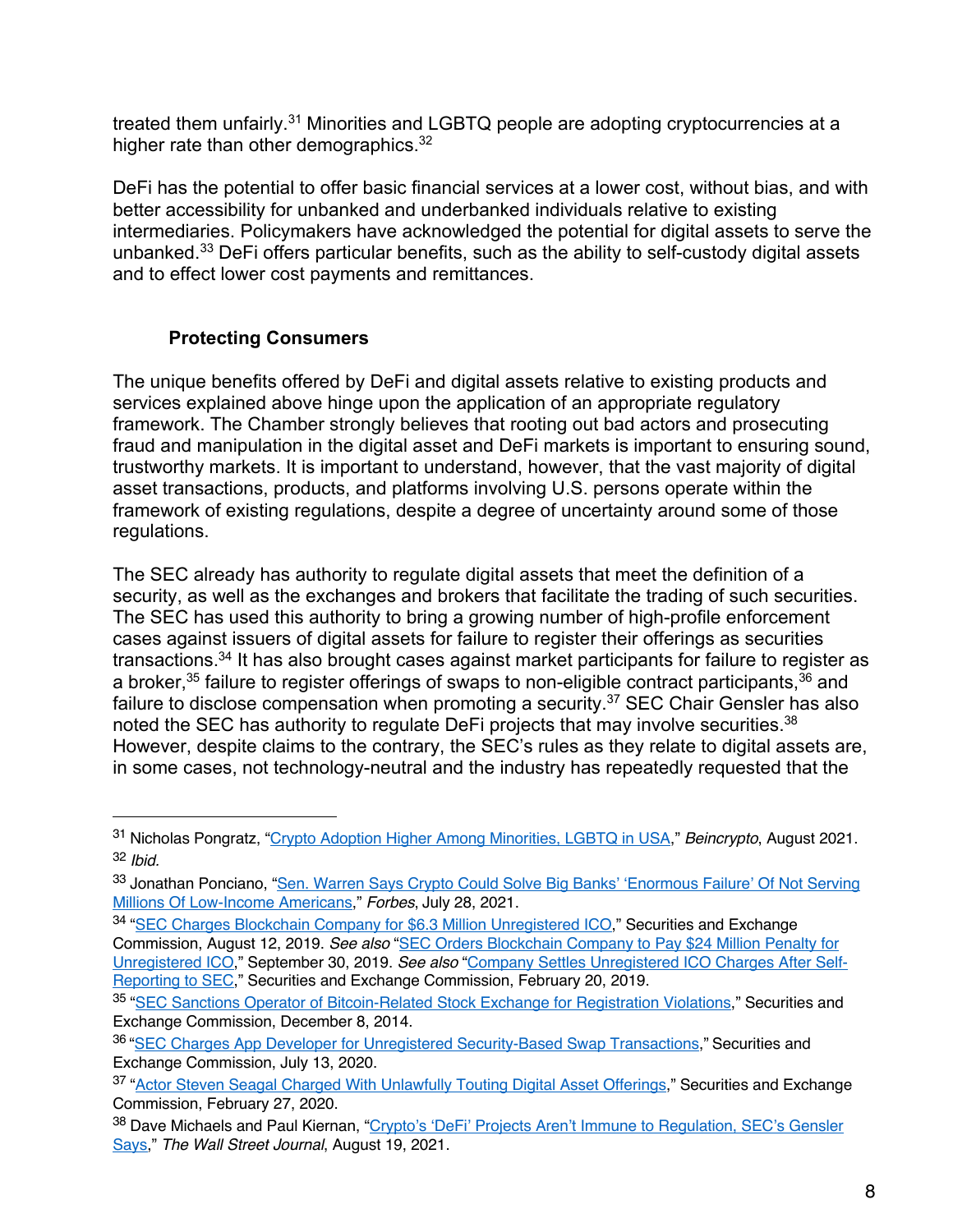SEC provide clear and binding guidance on a range of issues on how and when its rules apply to digital assets.

In fact, the Chamber, many of our members, and other industry advocates have engaged extensively with the SEC (and other financial regulators) to request clear rulemaking and binding interpretive guidance on the application of existing securities and derivatives requirements to digital assets.39

Despite these efforts, significant uncertainty remains as to when a digital asset should be deemed a security, a commodity or neither, as well as how to custody of digital assets, how to meet clearing and settlement requirements, and issues regarding the registration process of an exchange or alternative trading system (ATS) that facilitate secondary transactions in digital assets that the SEC deems to be securities.<sup>40</sup> Without this guidance, firms operating in the digital asset space have been hampered by a lack of certainty as to how they can operate while meeting the SEC's requirements.

We respectfully disagree with Chair Gensler's assertion that in the absence of SEC authority over digital asset trading platforms, "there's really no protection around fraud or manipulation."41 The CFTC has fraud and anti-manipulation enforcement authority over the spot market for commodities,<sup>42</sup> which include digital assets such as bitcoin and ether, as well as regulatory authority of the derivatives markets, which includes registered derivatives exchanges.<sup>43</sup> This authority extends into DeFi markets,<sup>44</sup> and has been used by the CFTC to bring enforcement cases.45 Digital asset trading platforms are also subject to state-level money transmitter and payments laws and many cryptocurrency businesses have also been required to register and report to the Financial Crimes Enforcement Network ("FinCEN") as money servicing businesses. 46

The Chamber continues to stand ready to work with the SEC and other financial regulators on these issues.

Finally, it is important to note that market participants have taken the lead in instilling greater transparency for investors and integrity within these markets through the development of

<sup>39</sup> Token Alliance, "Considerations and Guidelines for Securities and Non-Securities Tokens," Token Alliance, August 2019. *See also* "Considerations and Guidelines for Securities and Non-Securities Tokens," Chamber of Digital Commerce, August 2019.

<sup>&</sup>lt;sup>40</sup> Commissioner Hester Peirce, "In the Matter of Poloniex," Securities and Exchange Commission, August 2021.

<sup>41</sup> Nikhilesh De, "SEC Chair Gary Gensler Recommends Congress Regulate Crypto Exchanges," *CoinDesk*, May 2021.

<sup>42</sup> "CFTC Jurisdiction Over Cryptocurrency: Implications for Industry Participants," *White & Case*, November 2019.

<sup>43</sup> 7 U.S.C. § 6.

<sup>44</sup> Commissioner Dan M. Berkovitz, "Climate Change and Decentralized Finance: New Challenges for the CFTC," CFTC, June 8, 2021.

<sup>45</sup> "CFTC Orders Coinbase to Pay \$6.5 Million for False, Misleading, or Inaccurate Reporting and Wash Trading," CFTC, March 19, 2021.

<sup>46</sup> Marco Santori, "What is Money Transmission and Why Does it Matter*," CoinCenter*, April 7, 2015.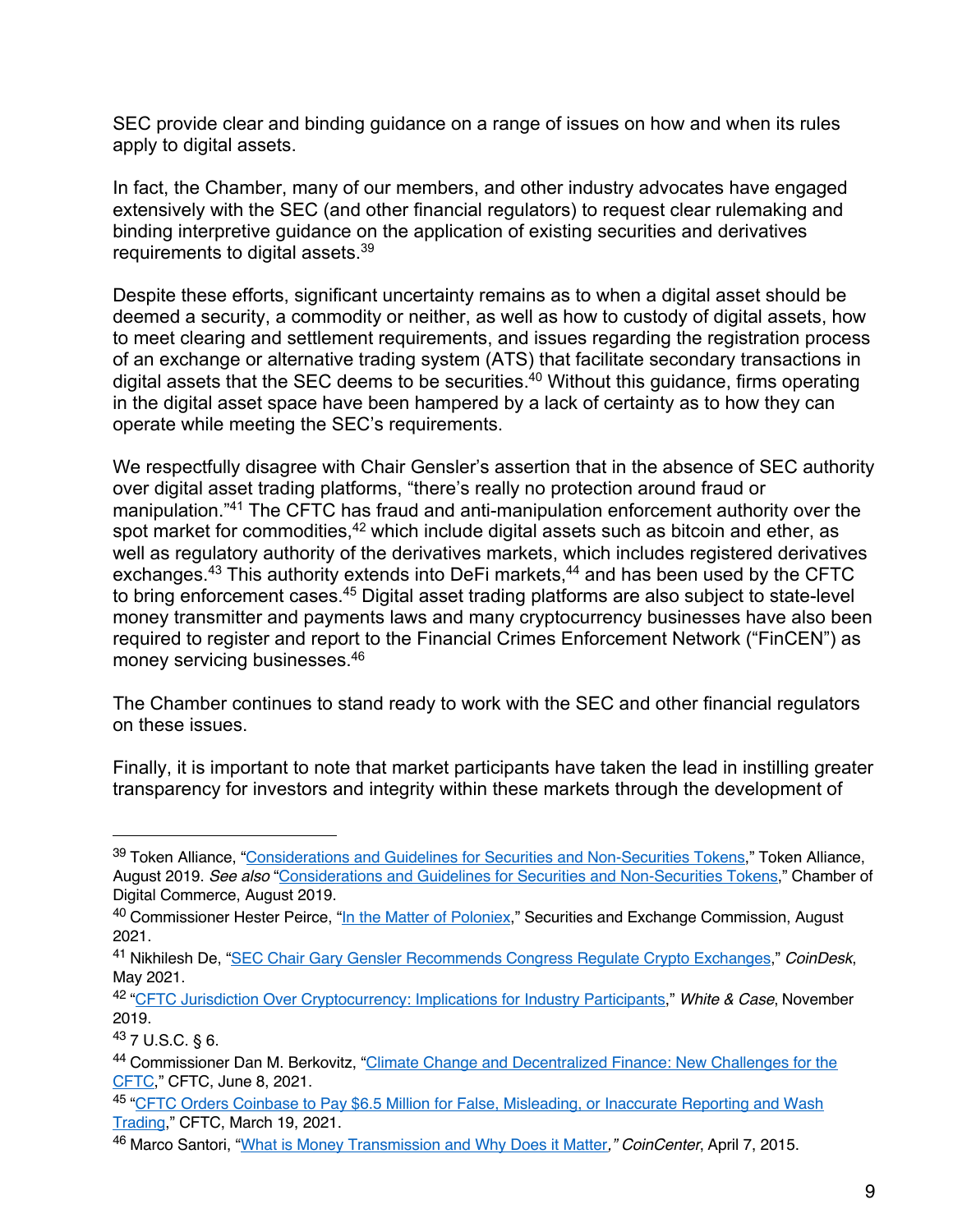industry best practices,<sup>47</sup> advancement of compliance services related to blockchain analytics, $48$  market and communication surveillance, $49$  and tax compliance. $50$ 

## **Systemic Risk and Global Regulation**

The Chamber appreciates the President's Working Group on Financial Markets ("PWG") focus on stablecoins and the recent PWG report and recommendations. We note the guidance that Congress act promptly to enact legislation to ensure that payment stablecoins and payment stablecoin arrangements are subject to a federal framework on a consistent and comprehensive basis, and that such legislation should address additional concerns about systemic risk and concentration of economic power.

Notably, other international regulators and standard setting bodies have yet to determine that cryptocurrencies and other digital assets currently pose a systemic risk, including the Bank of England's Deputy Governor<sup>51</sup> and the Financial Stability Board (FSB).<sup>52</sup> While the digital asset market is evolving quickly, and it is certainly appropriate to monitor risks, we believe that such a conclusion would be unwarranted in today's market.

By size, cryptocurrencies' market capitalization of approximately \$2 trillion equals just 1.9% of the market for equities<sup>53</sup> and 1.6% of the market for bonds.<sup>54</sup> To date, this market is largely dominated by retail investors, $55$  and traditional financial institutions have yet to embrace digital assets broadly.<sup>56</sup> This is due to many factors, but among the most significant is the regulatory uncertainty highlighted above.

The PWG also noted that while Congressional action is urgently needed to address the risks inherent in payment stablecoins, and in the absence of such action, the Financial Stability Oversight Council should consider steps to address the risks outlined in their report. In our recent letter to the President's Working Group on Financial Markets,<sup>57</sup> which we submitted to this Committee for consideration on February 8, 2022, we explain why stablecoins are not

<sup>47 &</sup>quot;Proof of Reserves: The Practioner's Guide to an Emerging Standard for Increasing Trust and Transparency in Digital Asset Platform Services," Chamber of Digital Commerce, 2021.

<sup>48</sup> "Top Crypto Asset Compliance and Risk Management Startups," *Tracexn*, July 18, 2021.

<sup>49</sup> Joe Schifano, "Crypto Surveillance-Regulators Take Digital Assets Seriously," *Eventus Systems*, July 2021.

<sup>50</sup> "Tax & Compliance Automation for Virtual Asset Service Providers," *SOVOS*, accessed October 8, 2021.

<sup>51</sup> Ryan Browne, "Cryptocurrencies don't yet pose a threat to financial stability, Bank of England's Cunliffe

says," *CNBC*, July 14, 2021 (quoting Bank of England Deputy Governor Jon Cunliffe: "[t]he speculative boom in crypto is very noticeable but I don't think it's crossed the boundary into financial stability risk").

<sup>&</sup>lt;sup>52</sup> In the first quarter of 2018, the FSB discussed potential financial stability implications from crypto-assets. The FSB agreed that crypto-assets do not pose a material risk to global financial stability at this time, but supported vigilant monitoring in light of the speed of developments and data gaps. "Crypto-assets: Report to the G20 on work by the FSB and standard-setting bodies," Financial Stability Board, July 16, 2018. <sup>53</sup> "Capital Markets Fact Book," *SIFMA*, 2021, 43.

<sup>54</sup> *Ibid.* 

<sup>55</sup> Caitlin McCabe, "Small Traders Pile Back Into Cryptocurrencies," *The Wall Street Journal*, April 14, 2021. <sup>56</sup> Emily Graffeo, "78% of institutional investors are not planning on investing in cryptocurrencies*," Markets Insider*, March 3, 2021.

<sup>57 &</sup>quot;Letter from Perianne Boring, Founder and President, and Teana Baker-Taylor, Chief Policy Officer, to the President's Working Group on Financial Markets," Chamber of Digital Commerce, October 18, 2021.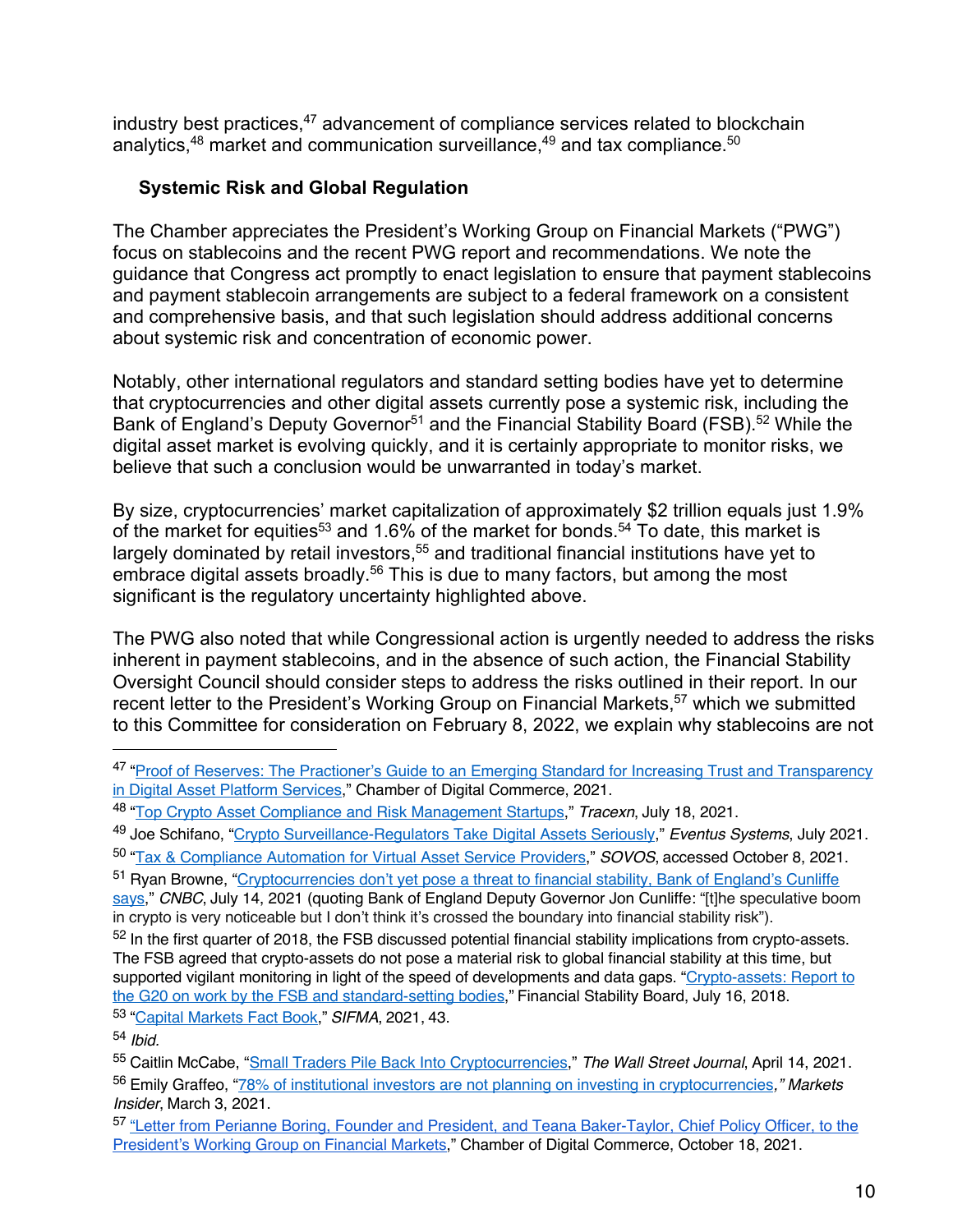systemically important and outline a regulatory framework that is better suited for stablecoins than FSOC designation.

Given the nascent nature of the digital asset markets, we believe a more constructive role for FSOC would be to coordinate financial regulators' efforts to understand how digital asset markets function and to determine whether additional guidance or regulation is needed. Critically, FSOC members should identify ways to maintain technology neutral regulation that does not unfairly disadvantage a new technology such as blockchain. In short, we encourage regulators to embrace the principle of same activity, same risk, same regulation. Where new technology poses new or different risks, those risks, where appropriate, can be addressed through many existing federal and state supervisory frameworks. However, where new technology reduces risk, these reduced risks should also be recognized in the regulatory standards that apply to the activity.

Regulators are only beginning to understand the risks inherent to the digital asset markets. A rush to promulgate new regulations without thoughtful consideration could impede a promising technology and place the United States at a competitive disadvantage to other countries that are taking a more balanced approach to digital assets. Moreover, it is important to consider that the disintermediating nature of cryptocurrencies and DeFi could result in competitive pressure on large, incumbent financial institutions, thereby reducing allowances made for financial incumbents deemed too big to fail and improving financial stability.

## **Ransomware & Financial Crime**

Although one increasingly discussed risk often associated with cryptocurrencies is ransomware, ransomware is not a new phenomenon. The first documented ransomware attack took place in 1989, <sup>58</sup> and in the early 2000s, far before the first bitcoin was mined, criminal organizations began to leverage ransomware.59 Ransomware payments have taken many forms over the past few decades, including through wire transfers, prepaid debit cards, gift cards, cash payments, and other forms of value.<sup>60</sup> Unfortunately, the use of cryptocurrency is the newest iteration of this scheme.

The true scope of the problem of ransomware is unknown. Uniquely, however, the transparency of public blockchains makes it possible to track ransomware payments in cryptocurrency, as highlighted by the recent ransomware attack on Colonial Pipeline. In that example, using blockchain analytics tools, the FBI was able to trace and track the flow of funds from the victim to the cybercriminals and then seize the funds. $61$  As one FBI field agent put it to the Wall Street Journal – "you can't hide behind cryptocurrency."<sup>62</sup> Other

<sup>58</sup> Danny Palmer, "30 years of ransomware: How one bizarre attack laid the foundations for the malware taking over the world," *ZDNet*, December 19, 2019.

<sup>59</sup> Fabio Palozza, "The Origin of Ransomware and Its Impact on Businesses," *Radware Blog*, October 4, 2018.

<sup>60</sup> J.P. Koning, "Fighting Ransomware Doesn't Require Banning Cryptocurrency," *American Institute for Economic Research*, May 2021.

<sup>61</sup> David Uberti, "How the FBI Got Colonial Pipeline's Ransom Money Back," *The Wall Street Journal*, June 2021.

<sup>62</sup> *Ibid.*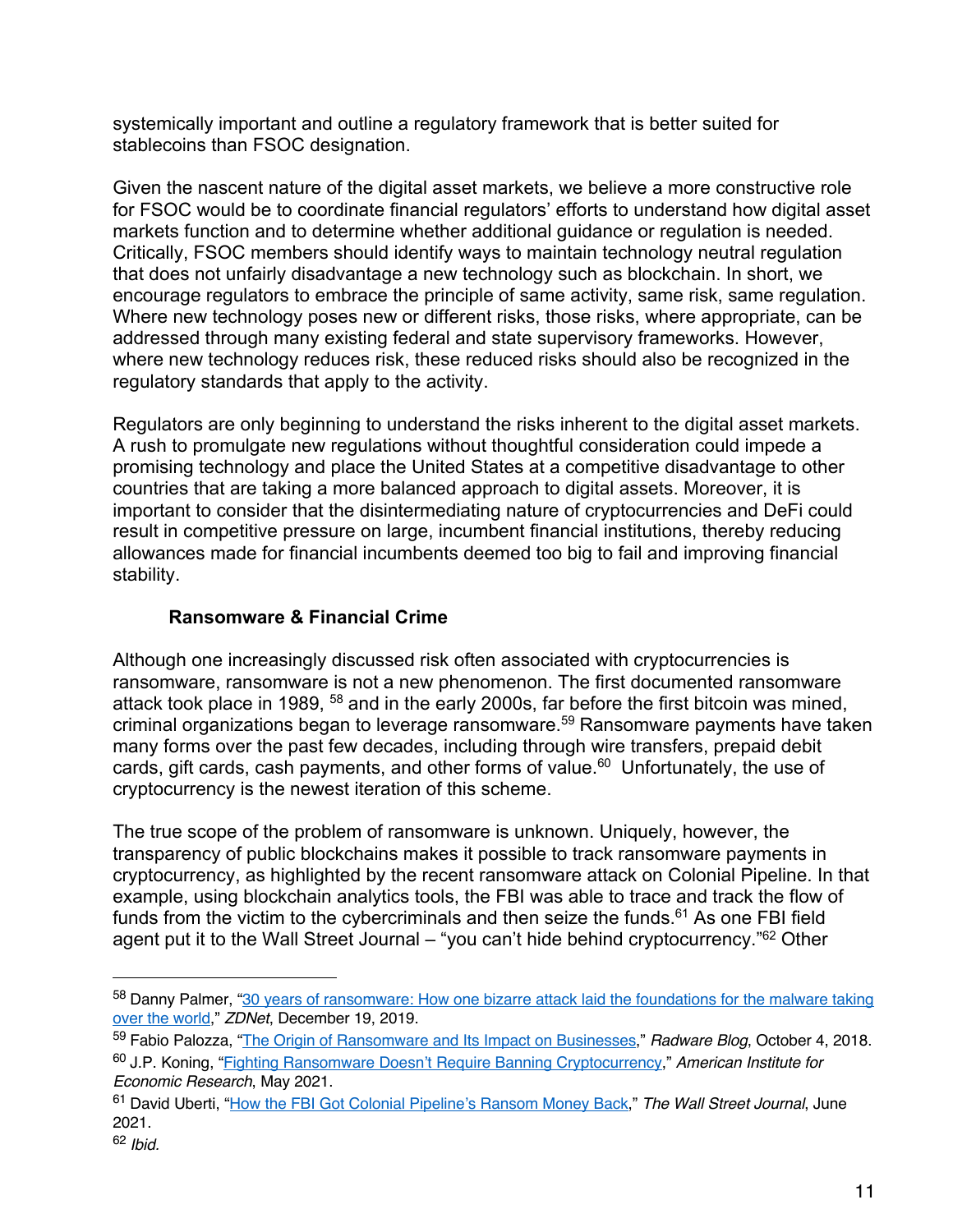forms of ransomware payments such as wire transfers, debit cards, and cash are difficult—if not impossible—to measure, trace and recoup.

We can, however, estimate that ransomware conducted via cryptocurrency demands represents a very small fraction of total financial crime. The UN estimates that the amount of money laundered globally in one year is 2% to 5% of global GDP, or \$800 billion to \$2 trillion in current U.S. dollars.<sup>63</sup> By comparison, according to Chainalysis data<sup>64</sup>, cryptocurrency transactions sent from illicit addresses accounted for just 0.05% of all cryptocurrency transaction volume in 2021,<sup>65</sup> or 0.4% to 1% of money laundered globally.<sup>66</sup>

Digital assets, including stablecoins, which are inherently built on transparent, neutral networks, offer law enforcement the ability to more efficiently identify and trace illicit activity. Moreover, because these networks are not leveraged, they are not "too big to fail." By creating a policy environment whereby payments increasingly rely upon digital assets, we believe policymakers can increase the likelihood that those who commit financial crimes will get caught and reduce the money laundering risks that exist due to the lack of effective AML/KYC policies and controls available today.

Ultimately, to combat ransomware, we encourage policymakers to take actions to bolster the United States' cyber readiness, including through increased funding and information sharing, improving the government's capability to analyze public blockchains, and by cracking down on bad actors (both government and non-government) globally.

## **Environmental Impact**

We note that Committee Members have voiced concerns about the environmental impact of bitcoin mining. Like the traditional financial industry,  $67$  ensuring the functionality and integrity of digital assets results in energy use. However, digital asset mining brings with it unique benefits to the United States that should not be overlooked. Namely, it is creating jobs and helping to spur more sustainable energy practices.

The digital asset mining industry is increasingly using renewable energy to power its operations. Today, for example, estimates of bitcoin mining companies' use of renewable energy ranges from 39%68 to as high as 58%.69 For comparison, in 2020, renewable energy

<sup>63</sup> "Money Laundering," *United Nations Office of Drug & Crime*, accessed November 3, 2021. <sup>64</sup> *Ibid* at 11.

<sup>65</sup> "2022 Crypto Crime Report," *Chainalysis*, 2022, p. 10.

<sup>66</sup> *Ibid* at 11.

<sup>&</sup>lt;sup>67</sup> While bitcoin's novel protocol sets it apart from traditional payment systems, policymakers should bear in mind that traditional payments systems have a carbon footprint as well. Banks, for instance, have branches, ATMs, offices, and computer systems, all of which contribute to their carbon footprint.

<sup>68</sup> "3rd Global Cryptoasset Benchmarking Study," *University of Cambridge Judge Business School*, September 2020.

<sup>69</sup> "Bitcoin Mining Council Survey Confirms Sustainable Power Mix," *Bitcoin Mining Council*, 2021.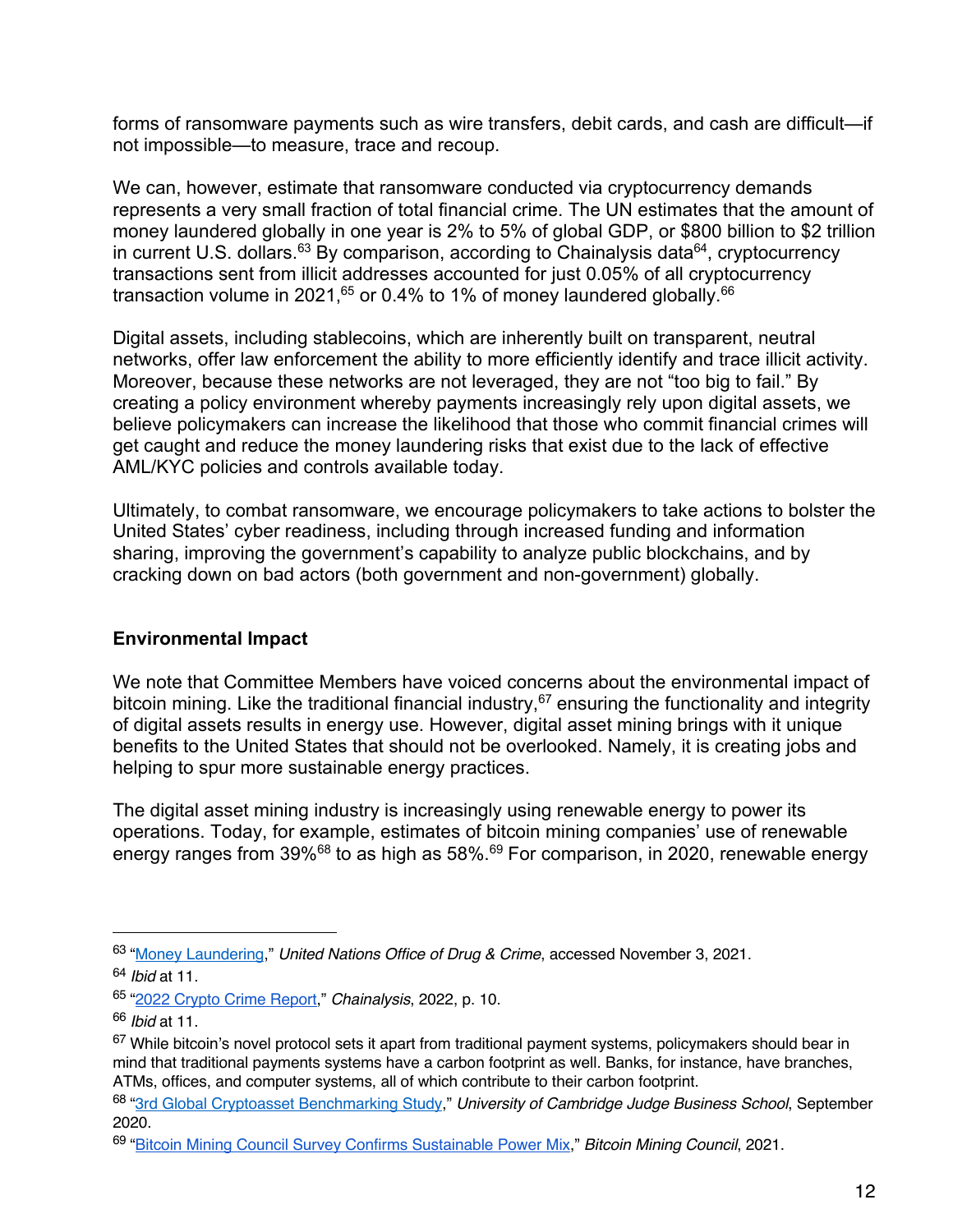sources accounted for about 12% of total energy consumption in the United States.<sup>70</sup> Some of this can be attributed to a recent exodus of digital asset mining from China and into the United States resulting in a rapid increase of sustainable energy use.

This increased reliance on renewable energy use is also due to miners helping reduce waste and inefficiencies in energy markets. Digital asset miners have sought out locations where energy is 'stranded' because it cannot reach an end user. Miners' use of hydroelectric<sup>71</sup> and geothermal<sup>72</sup> power is an example of this. Bitcoin miners are also helping reduce waste and carbon emissions in fossil fuel industries as well. For example, bitcoin miners are traveling to oil fields to use natural gas that drillers are unable to transport and typically vent into the atmosphere as methane in a process called "flaring."<sup>73</sup> Methane is a much more powerful greenhouse gas than carbon, and reducing the practice of flaring helps lessen the environmental impact of drilling.<sup>74</sup> Pressure from government and the private sector to reduce carbon emissions overall, will likely continue to propel miners to innovate and seek out renewable and lower carbon-intensive energy sources.

Digital asset mining has also helped create new jobs in states across the country, including Washington, New York, North Carolina, Montana, Texas, and North Dakota.<sup>75</sup> In many cases, these mining companies have chosen to locate operations in areas devastated by deindustrialization and in rural communities, helping reinvigorate those local economies.<sup>76</sup>

With the appropriate policies, the United States has the chance to be a world leader in supporting an industry that will underpin the next evolution in financial services infrastructure while helping propel advances in sustainable energy.

# **A Better Policy Approach Towards Digital Assets and DeFi**

As with any new innovative technology, digital assets may pose opportunities and risks that are not well understood. However, a rational and balanced approach to policy making and regulation can help ensure that the benefits of a new technology come to fruition while maintaining existing protections for consumers. Examples of successfully applying this approach include the development of the Internet, Voice Over Internet Protocol ("VOIP"), and other revolutionary technologies. Today, measured policymaking is necessary to fulfill

<sup>70</sup> "How much of U.S. energy consumption and electricity generation comes from renewable energy sources?," U.S. Energy Information Administration, last modified May 14, 2021.

<sup>&</sup>lt;sup>71</sup> Kate Rooney, "An old Alcoa plant in Upstate New York is going to be converted into one of the world's largest bitcoin mining centers," *CNBC,* June 5, 2018.

<sup>72</sup> *Ibid*. *See also* Jamie Crawley, "El Salvador Mines First Bitcoin With Volcanic Energy," *Coindesk*, October 2021.

<sup>73</sup> Laila Kearney*,* "Oil drillers and Bitcoin miners bond over natural gas," *Reuters*, May 21, 2021.

<sup>74</sup> "Bitcoin miners help US oil producers cut flaring," *Argus*, October 8, 2021.

<sup>75</sup> Taras Kulyk, "Mining Digital Assets Creates Opportunities For Institutional Investors And Communities Alike," *Core Scientific*, March 9, 2021.

<sup>76</sup> Matthew De Saro, "Ponderay Newsprint Mill Reopens as Crypto Mining Operation," *Beincrypto*, last modified September 16, 2021. Kate Rooney, "An old Alcoa plant in Upstate New York is going to be converted into one of the world's largest bitcoin mining centers," *CNBC,* June 5, 2018.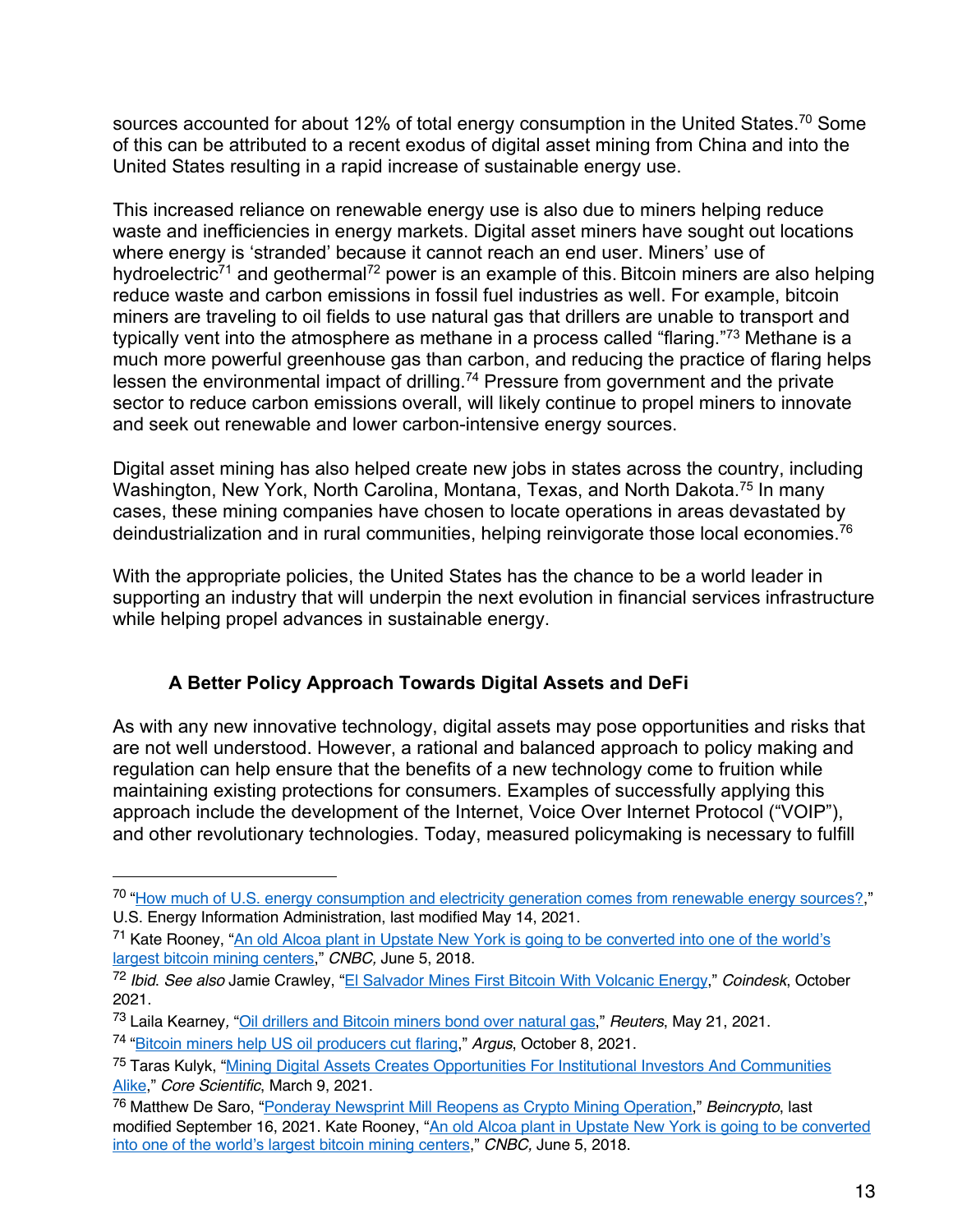the promise of DeFi and digital assets to create a financial system that is faster, cheaper, safer and more inclusive.

Regulating this innovative space will require addressing many of the same problems found in traditional finance, including consumer protection, fraud, money laundering, and other financial crime, and overall financial stability. Policymakers and regulators can enforce existing rules to protect against bad actors, while providing adequate regulatory guidance, relief, or changes that enable helpful innovation to flourish. To achieve these ends, regulators should consider these policy recommendations:

## 1) Ensure regulatory coordination

Disparate guidance from the SEC, CFTC, and other regulatory agencies has made it extremely challenging and costly for digital asset and DeFi projects to maintain compliance with applicable regulations as they develop. As suggested above, a constructive role for FSOC to play would be to coordinate the efforts of financial regulators to understand how digital asset and DeFi markets function and to determine whether additional guidance or regulation are needed, and if so, which agency is the appropriate regulator. Critically, FSOC members should consider how to maintain technology neutral regulation that does not unfairly disadvantage new products enabled by blockchain technology.

To this end, the Chamber has urged policymakers and regulators to adopt a comprehensive regulatory plan to support the development of blockchain technology.<sup>77</sup>

## 2) Develop a clear regulatory framework that defines "digital assets" versus "digital asset securities"

To date, the SEC has failed to provide adequate guidance on the application of the "Howey Test" to digital assets. While it has provided some guidance,<sup>78</sup> when presented with other opportunities to further clarify its thinking, the SEC has refused to do so or has done so in a piecemeal fashion.79

Worryingly, the SEC appears to be pursuing a pathway of providing clarity through enforcement cases and conclusory public statements. As was highlighted very recently, the SEC has threatened litigation against a firm seeking guidance on a new financial product offering<sup>80</sup> and SEC Chair Gensler has commented that stablecoins "may well be securities"

<sup>&</sup>lt;sup>77</sup> "National Action Plan for Blockchain," Chamber of Digital Commerce, February 2019.

<sup>&</sup>lt;sup>78</sup> Framework for "'Investment Contract' Analysis of Digital Assets," Securities and Exchange Commission, July 14, 2021.

<sup>79</sup> Commissioners Hester M. Peirce and Elad L. Roisman, "In the Matter of Coinschedule*,"* Securities and Exchange Commission, July 14, 2021. "We nevertheless are disappointed that the Commission's settlement with Coinschedule did not explain *which* digital assets touted by Coinschedule were securities, an omission which is symptomatic of our reluctance to provide additional guidance about how to determine whether a token is being sold as part of a securities offering or which tokens are securities."

<sup>80</sup> Paul Grewal, "The SEC has told us it wants to sue us over Lend. We don't know why*," Coinbase Blog*, September 7, 2021.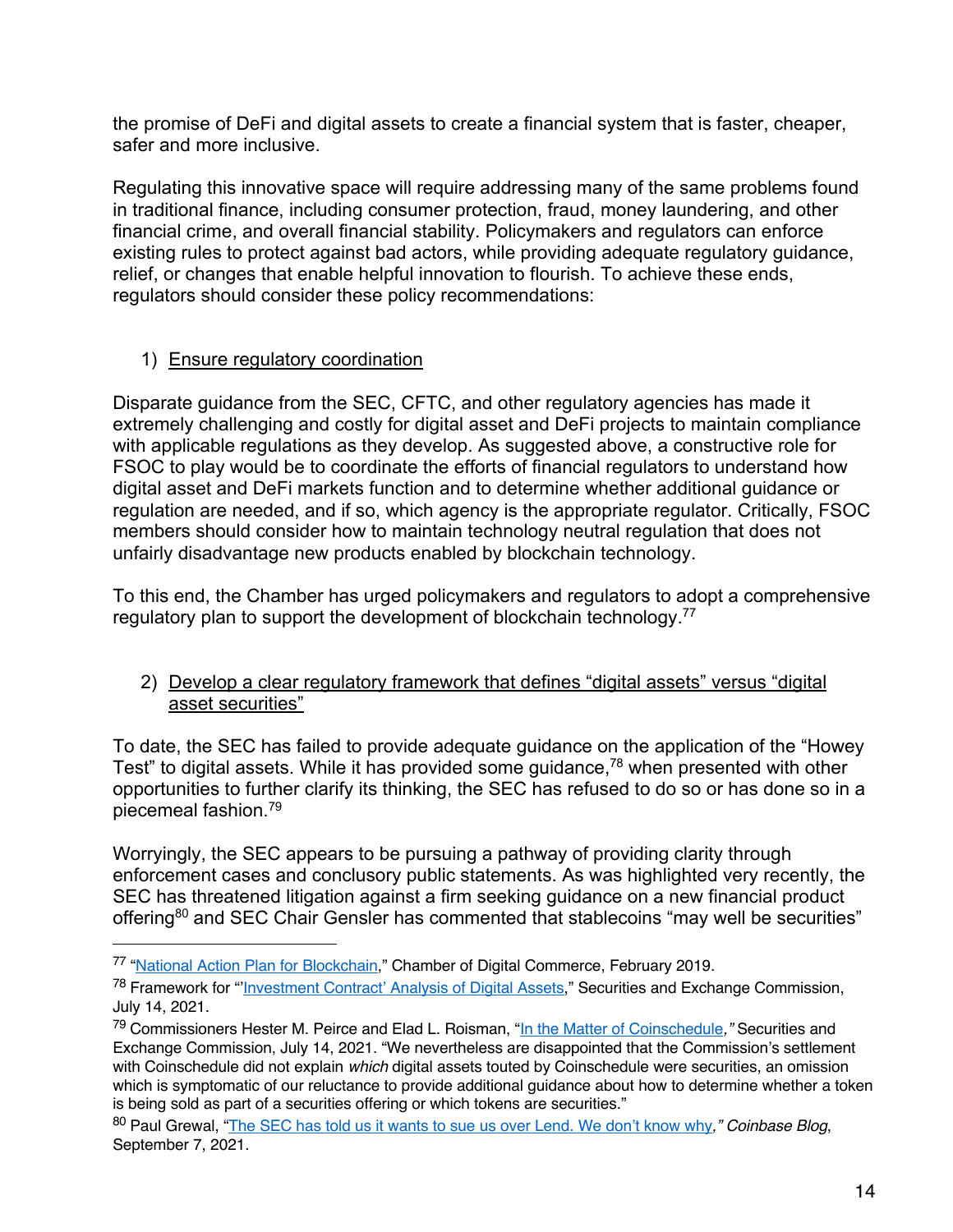without providing justification.<sup>81</sup> However, many stablecoins, particularly those whose primary purpose is to act as a payment method and backed by cash and cash equivalents, should not be classified as a security due to the clear lack of an expectation of profit associated with these digital assets. Stablecoins should also not be regulated as money market funds given that they are not interest-bearing or used as a passive investment.

There are several proposals that would help address this definitional uncertainty. For example, the implementation of SEC Commissioner Peirce's "Token Safe Harbor Proposal 2.0" (the "Token Safe Harbor Proposal"), or something similar, would be a constructive step that would facilitate innovation while maintaining standards and disclosure requirements for new products.82 The Token Safe Harbor Proposal would provide a three-year period for blockchain developers to launch and mature their projects before being subject to full SEC regulation. The Safe Harbor Proposal also exempts from the definition of a security project that has reached network maturity.<sup>83</sup> This proposal would allow developers to focus on growing their nascent projects, while still requiring regular disclosures to the SEC and a formal exit memo at the end of the three-year period. $84$ 

An alternative solution to SEC action would be for Congress to pass the bipartisan Securities Clarity Act<sup>85</sup> which provides a clear framework to address the question of which digital assets are securities. This legislation clarifies that a digital asset, in some cases, is distinct from the original securities offering it may have been part of.<sup>86</sup> We believe it strikes the right balance of providing helpful clarity while still being technology neutral and limited in scope.

Another bipartisan legislative effort we support that could help address this issue is H.R. 1602, the "Eliminate Barriers to Innovation Act of 2021", sponsored by Ranking Member McHenry and co-sponsored by Committee Members Representatives Lynch, Budd and Davidson. We were encouraged to see this bill pass the House of Representatives and look forward to the Senate undertaking the bill for consideration. We believe establishing a joint CFTC-SEC working group composed of public and private stakeholders to undertake analysis of the current regulatory structure and recommendations about standards, best practices, and ways to improve the efficacy of these markets would be highly beneficial in beginning to resolve some of the regulatory fragmentation which exists today.

<sup>81</sup> *Hearing Before the Senate Banking, Housing, and Urban Affairs Committee,* 117th Cong., September 14, 2021. 82 Commissioner Hester M. Peirce, "Token Safe Harbor Proposal 2.0," April 13, 2021.

<sup>83</sup> *Ibid.* (Defining network maturity as when the network is either i) "[n]ot economically or operationally

controlled and is not reasonably likely to be economically or operationally controlled or unilaterally changed by any single person, entity, or group of persons or entities under common control, except that networks for which the Initial Development Team owns more than 20% of Tokens or owns more than 20% of the means of determining network consensus cannot satisfy this condition", or ii) "[f]unctional, as demonstrated by the holders' use of Tokens for the transmission and storage of value on the network, the participation in an application running on the network, or otherwise in a manner consistent with the utility of the network"). <sup>84</sup> *Ibid.* 

<sup>85</sup> Securities Clarity Act, H.R. 4451, 117th Cong. (2021).

<sup>86</sup> Congressman Tom Emmer, "Emmer Introduces Legislation to Provide Clarity for Digital Assets Under Securities Law," September 24, 2020.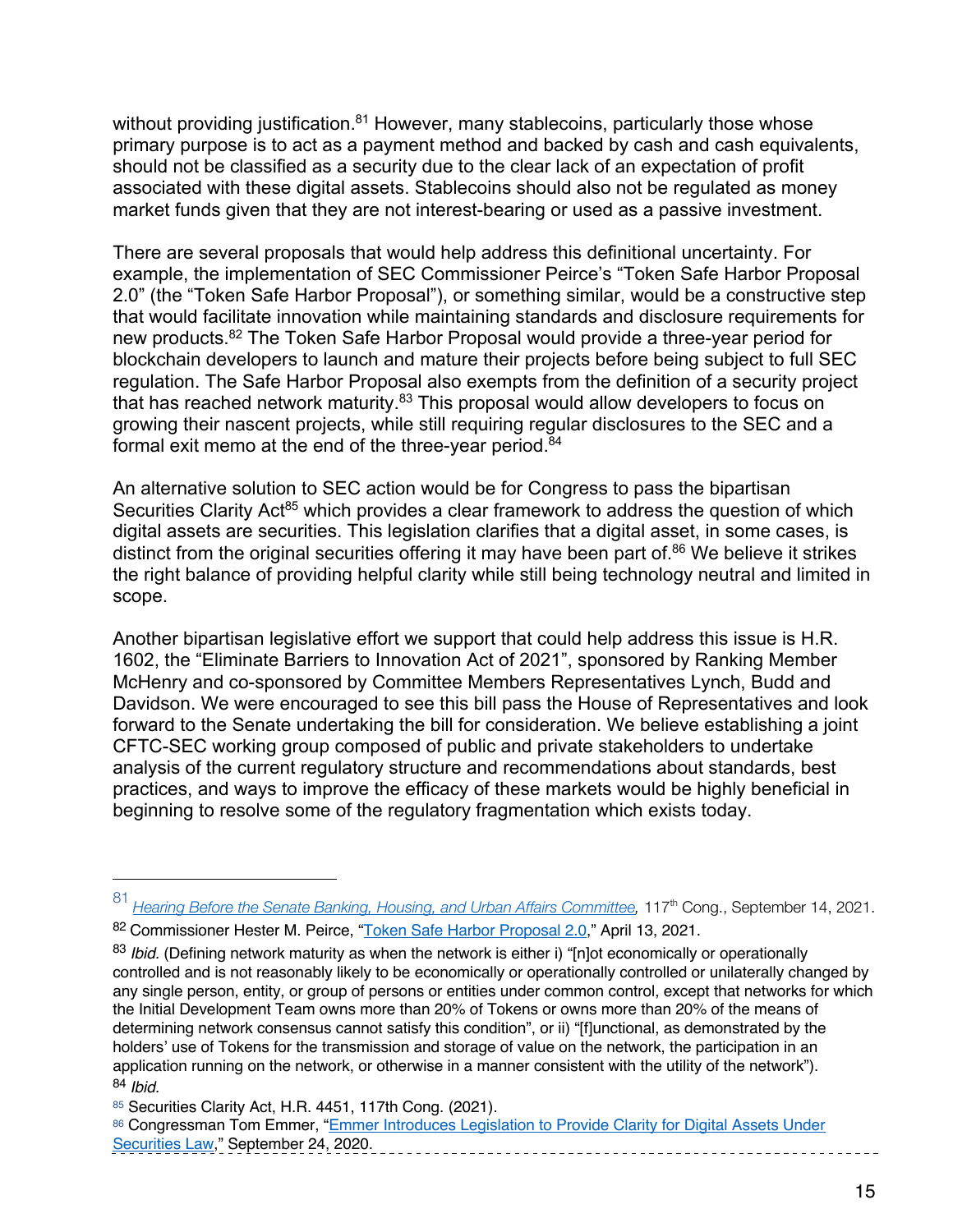## 3) Clarify how custody rules apply to digital assets

The SEC, the Office of Comptroller of the Currency ("OCC"), and state regulators each have differing custodial requirements for digital assets. At the federal level, the SEC and OCC have taken helpful steps in the form of guidance from the OCC and limited no-action relief from the SEC.<sup>87</sup> At the state level, Wyoming passed a bill allowing for banks to provide custodial services for digital assets. $88$  While such steps have been welcome, we hope that they portend more significant steps in the future.

Providing continued clarity on how existing custody rules apply to digital assets, and allowing the traditional, regulated financial system to interact with digital assets, will provide a safer arena for consumers to navigate the digital asset ecosystem.

## 4) Leverage digital assets and blockchain technology to bolster AML/KYC compliance

Money laundering transactions involving cryptocurrencies are only a fraction of the total value of assets laundered. Moreover, the traceability feature of blockchain technology has proven to facilitate regulators in tracking down money launderers.<sup>89</sup>

Technological developments are facilitating innovation with the potential to significantly enhance KYC compliance. These developments could allow for the establishment of a formal "digital KYC utility" that would verify customer identities across market participants, rather than the current approach of requiring entities serving end-users to obtain and verify the name, date of birth, physical address, and telephone number before onboarding a client.90 A digital KYC utility could enhance compliance with AML/KYC regulations and permit firms to more efficiently identify potential indicia of illegal behaviors.<sup>91</sup>

More broadly, policymakers should encourage the development of portable digital identities. Portable digital identities allow consumers to access one system for identity verification and utilize the power of the blockchain to transport that identity and access services across firms.<sup>92</sup> Not only will this drastically improve access to services for consumers, but it will also result in less opportunity for identity fraud.

<sup>91</sup> *Ibid.* 

<sup>87</sup> "Interpretive Letter #1170," Office of the Comptroller of the Currency, July 22, 2020. *See also* 17 C.F.R. pt. 240.

<sup>88</sup> Wyo. Stat. Ann. § 34-29-101 – § 34-29-105.

<sup>89</sup> Uberti, *supra* note 71.

<sup>90</sup> Letter from Perianne Boring, President, to Kenneth Blanco, FinCEN Director, Chamber of Digital Commerce, November 26, 2019.

<sup>92</sup> Husayn Kassi, "Portable Identity: giving us control of our digital lives," *Forbes,* October 28, 2019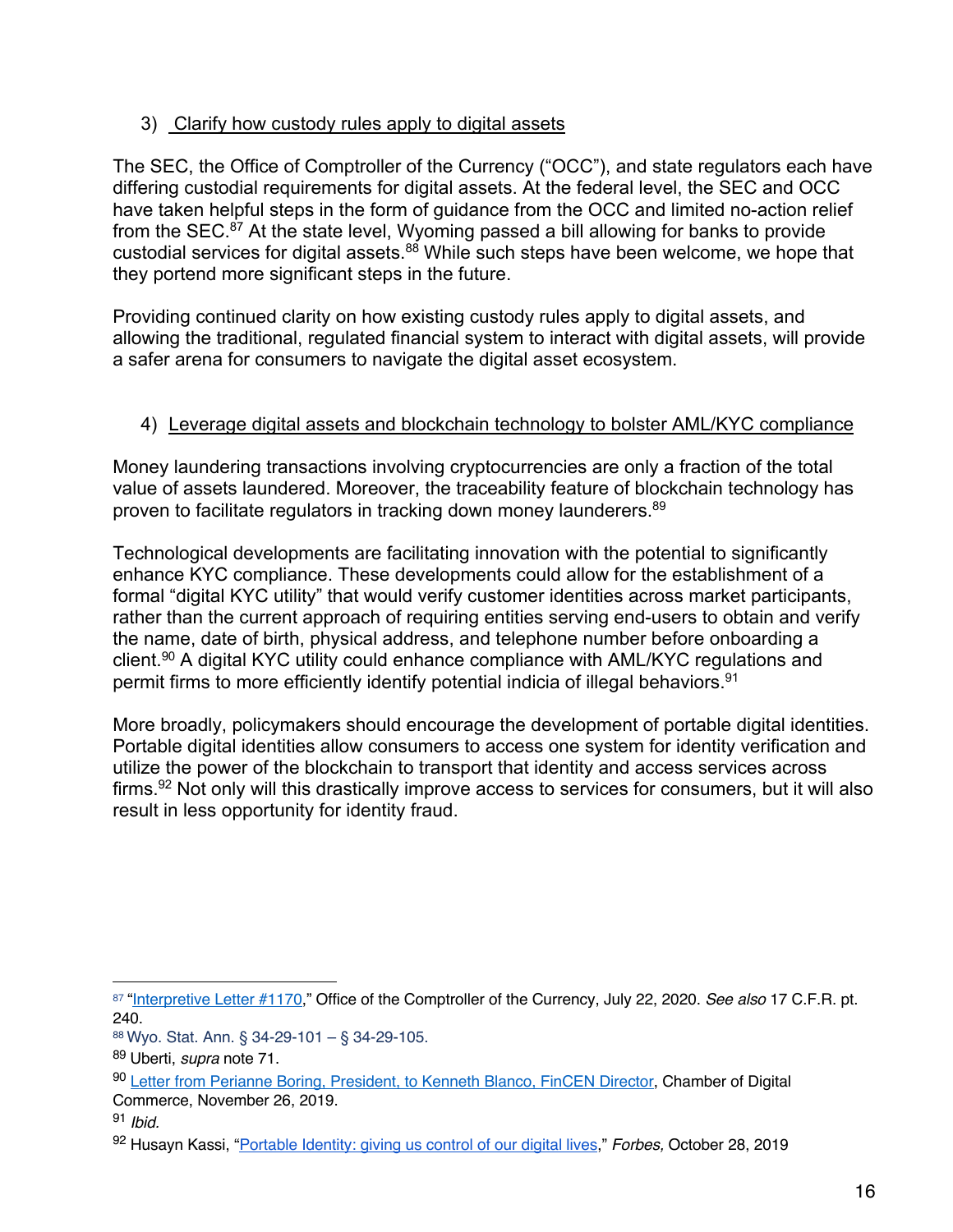#### 5) Clarify tax guidance and accounting standards

Over the past five years, the Internal Revenue Service ("IRS") has significantly increased enforcement actions against taxpayers who transact in digital assets, despite the fact that it has not provided meaningful guidance around digital assets and tax rules since 2014.

This disparity creates risk for taxpayers seeking to comply with the laws, wastes IRS audit resources, dampens commercial activity and economic recovery, and has stifled American innovation.

In May 2021, the Chamber published a tax policy framework that could be utilized as a basis for legislation that identifies key areas where the IRS must issue more guidance for taxpayers on lending, information reporting, foreign bank account reporting, characterization of digital assets, and proof of stake protocols.93 It also sent a letter to the IRS on the application of the Foreign Account Tax Compliance Act ("FATCA") to digital assets.<sup>94</sup>

In addition, the Chamber recently responded to the Financial Accounting Standards Board (FASB)'s Invitation to Comment on FASB's Future Agenda consultation. <sup>95</sup> As we state in that response, we believe that digital assets represent the next evolution in increasing efficiency of financial and non-financial transactions. Due to pervasive impact, exponential increase in market capitalization and adoption of digital assets, the accounting for digital assets is the most critical new financial reporting issue facing users and preparers of Generally Accepted Accounting Principles (GAAP) financial statements, and that setting clear accounting standards for companies that hold digital assets on balance sheets must be top priority for FASB. We also urged the board of FASB to add standard setting for digital assets and cryptocurrency on their near-term agenda.

In our response, signed by more than fifty of the Chamber's members, we demonstrate the rapid growth of digital asset ownership by both public and private companies across virtually all industry lines. We believe that clarity in financial reporting for this type of financial asset is imperative in maintaining clear, relevant, and transparent financial reporting for the investors and other stakeholders in U.S. companies reporting ownership of digital assets.

Through the comment process, FASB received a significant response of 522 comment letters. Of these 522 responses, 445 (85% of the respondents) commented solely and exclusively on accounting standards for digital assets, providing feedback on the pervasive impact of digital assets and the need to prioritize standards setting. More than 50% of the respondents indicated that standard setting for digital assets should be considered as the highest priority for FASB. The Chamber understands that the FASB Board will consider the impact of this feedback in upcoming meetings in setting scope and priorities in standard

<sup>93 &</sup>quot;Principles and Framework for Appropriate Digital Asset Tax Policy in the United States," Chamber of Digital Commerce, May 14, 2021.

<sup>94</sup> Letter from Amy Davine Kim, Chief Policy Officer, to IRS Assistant Secretary Mazur, Commissioner Rettig, and Acting Chief Counsel PaulLetter from Amy Davine Kim, Chief Policy Officer, to the IRS, Chamber of Digital Commerce, May 14, 2021.

<sup>95</sup> Letter from Perianne Boring, Founder and President, to Financial Accounting Standards Board, Chamber of Digital Commerce, November 26, 2019.